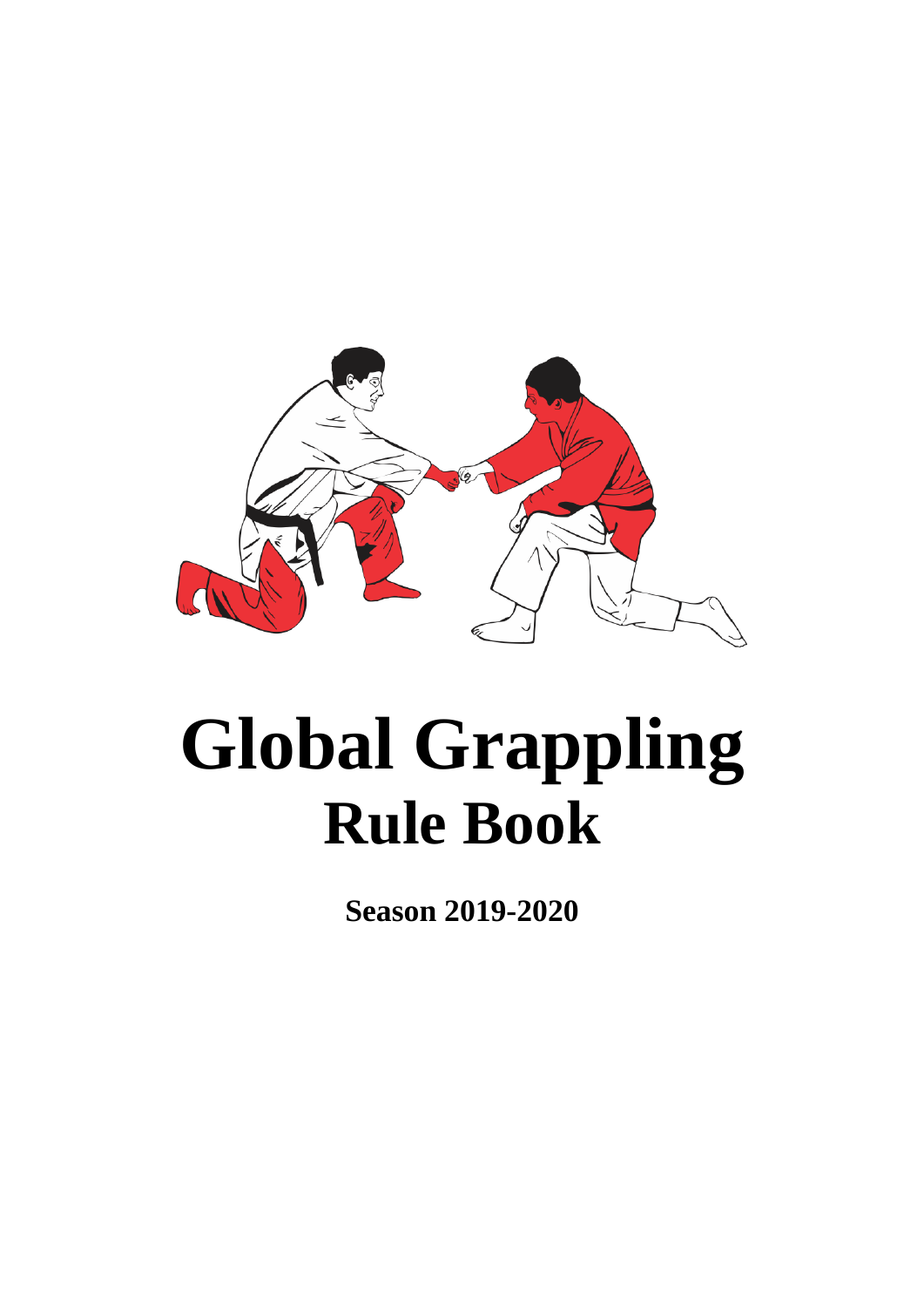# **A. General rules**

- 1. Fight events have evolved from the **traditional Ju Jitsu** training and qualifying fight methods: ground fight, bare-handed and gloved fight. Some of the fights are held in **Gi** (traditional training clothing: coat, pants, belt), other fights are held without it (**NoGi**). This Rule Book formalizes these fights and puts them into championship context. In accordance with the traditional Japanese colors, one competitor is **red**, the other competitor is **white**.
- 2. Our events are based on the **values of the traditional** Ju Jitsu, just like **fair-play,** respecting each other and admire to the opponent. The tournament etiquette expects the low-key, helpful and **positive behaviour** from the competitors and also from the spectators in the fighting arena, in the auditorium and also on the podium, rivalism cannot overwrite the fundamental values!
- 3. The rules of Global Grappling shall aid the **injury-free** fights. With this primary goal in sight, the least possible restriction is introduced. The rules enable a maximum strength and intensity fight, while minimize the risk of injury.
- 4. The rules of Global Grappling supports the **high action, spectacular fights**. The competitor who resists, continuously escapes, not willing to fight is punished by the rules (*so called "action-compulsion", see H. chapter*).
- 5. The competitions are **restricted** (invitation only). We reserve the right to reject entries.
- 6. About the goals of the events, it's characterictics, fighting area, hygiene, prizes, staff, competitors, helpers see the rule book of the Hungarian Grappling Federation from chapter A, point 11.

*Other points of this chapter see Hungarian Grappling Federation's rule book A. chapter*

*In areas not specified here the rules of the Hungarian Grappling Association are applicable*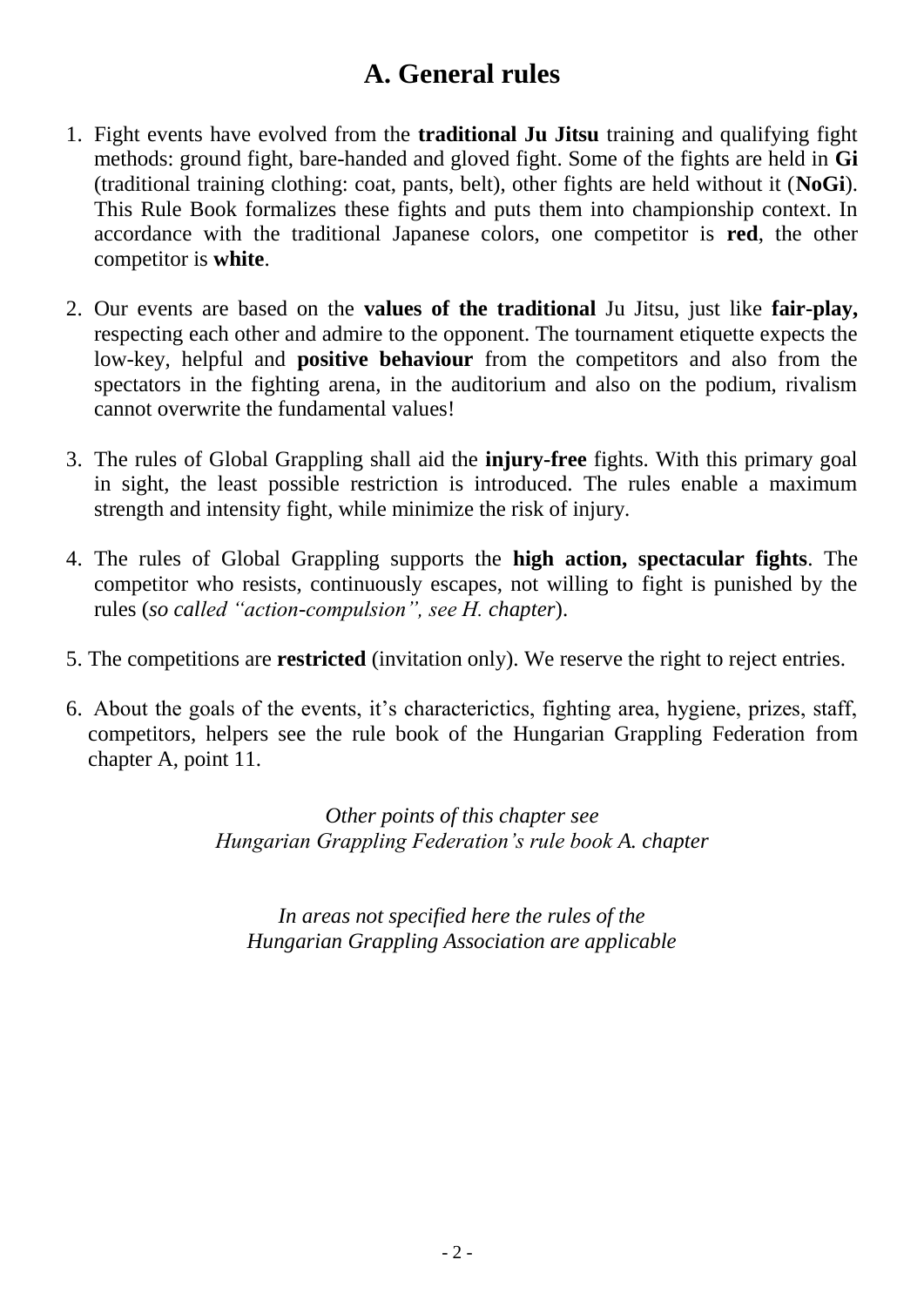## **B. The Match**

#### **1. Number of rounds:**

- a. Gi, NoGi, Combat Grappling, Gloved Fighting event A (Advanced), B (Beginners) League: one basic round. When no decision made in first round, an overtime comes.
- b. Gloved Expert League: three rounds.

#### **2. Time:**

**Gi, NoGi** events *(Women and Men alike)*:

| a. Tiny age group:               | $2 \text{ min.} + 1 \text{ min.}$    |
|----------------------------------|--------------------------------------|
| b. Child age groups:             | $3 \text{ min.} + 1,5 \text{ min.},$ |
| c. Juvenile age groups:          | $4 \text{ min.} + 2 \text{ min.}$    |
| d. Cadet and Junior age groups:  | $5 \text{ min.} + 2.5 \text{ min.}$  |
| e. Adult age group:              | $5 \text{ min.} + 2.5 \text{ min.}$  |
| f. Veteran 1 age group:          | $5 \text{ min.} + 2.5 \text{ min.}$  |
| g. Veteran 2-3 age group:        | $4 \text{ min.} + 2 \text{ min.}$    |
| h. Veteran 4-5 age group:        | $3 \text{ min.} + 1,5 \text{ min.}$  |
| i. Veteran 6-9 age group:        | $2 \text{ min.} + 1 \text{ min.}$    |
|                                  |                                      |
| <b>Cage Grappling Adult Men:</b> | $5 \text{ min.} + 2.5 \text{ min.}$  |

#### **Combat Grappling** and **Gloved Fighting** events *(Women and Men alike)*:

| a. Juvenile age groups:         | $2 \text{ min.} + 1 \text{ min.}$ |
|---------------------------------|-----------------------------------|
| b. Cadet and Junior age groups: | $3 \text{ min.} + 1 \text{ min.}$ |
| c. Adult age group:             | $4 \text{ min.} + 2 \text{ min.}$ |
| d. Veteran1 age group:          | $3 \text{ min.} + 1 \text{ min.}$ |
| e. Veteran2,3 age group:        | $2 \text{ min.} + 1 \text{ min.}$ |

#### **Gloved Expert** section *(Women and Men alike)*:

| a. Junior age group:          | $3 \times 1,5 \text{ min.}$ |
|-------------------------------|-----------------------------|
| b. Felnőtt (Adult) age group: | $3 \times 2$ min.           |

#### **3. Stopping the match**:

- a. Global Grappling Rules are aimed at safe combat. The **referee may stop the match at any time in order to avoid injury**. After stopping he/she decides about the finish or continuation of the match.
- b. The referee shall stop the match besides that
	- i. in case of injury,
	- ii. if one competitor is unable to fight,
	- iii. upon leaving the fighting area,
	- iv. in case of foul,
	- v. after the shortening,
	- vi. upon termination of the round or the holdfast,
	- vii. in case of surrender,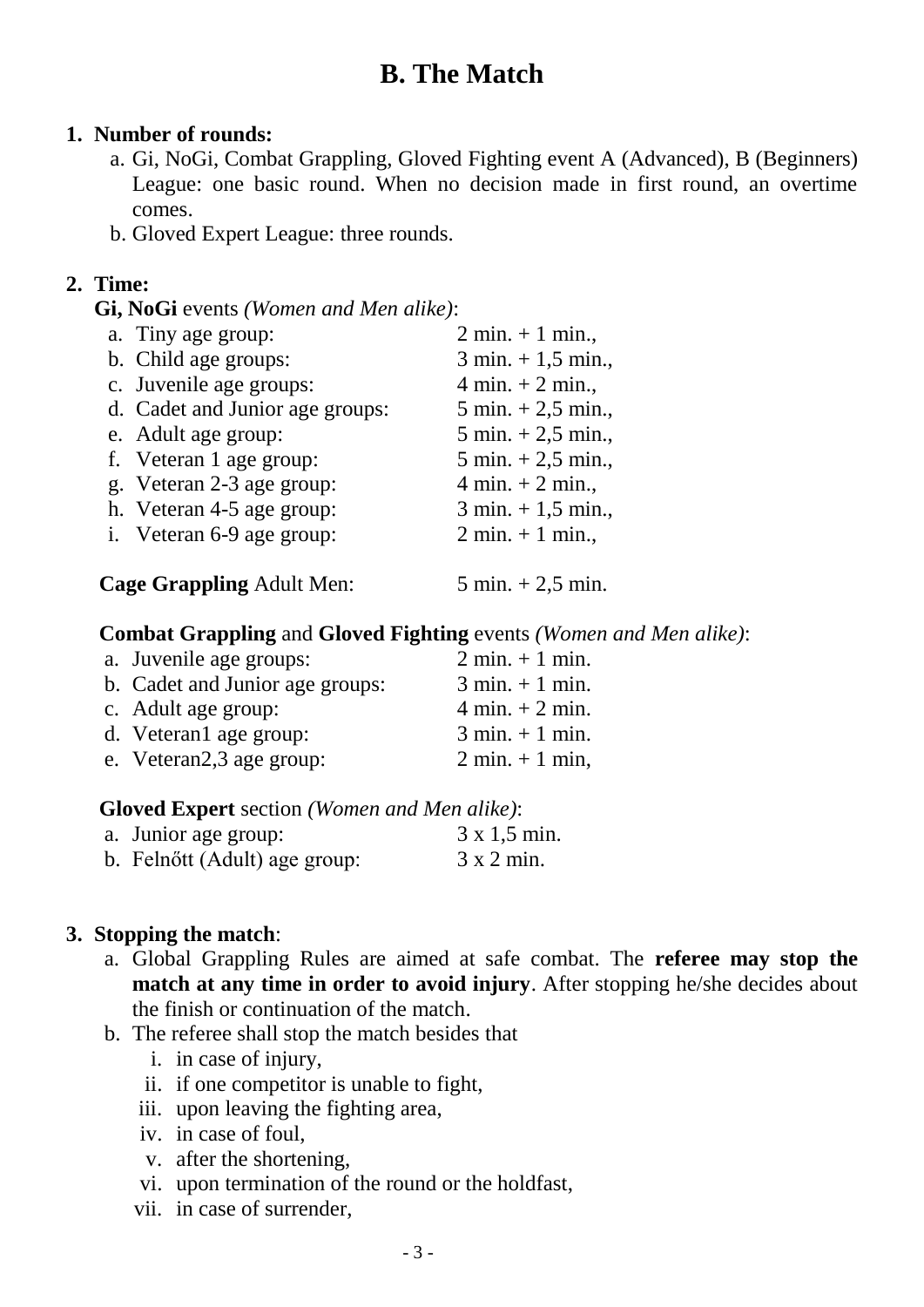viii. in case of surrender by the assistant *(towel has been thrown into)*,

c. The end of the round shall be signed by the display operator by throwing a **red** bean-bag in, the end of down-holding, shortening shall be signed by throwing a **white** bean-bag in.

#### **4. Starting and restarting position**:

- a. The match shall start and restart in the middle standing position.
- b. When any competitor leaves the fighting area or if the referee stops the match for any reason, it shall restart from the middle standing position.
- c. Competitors shall stand face to face on the sides of the middle of the red square, the referee faces the table.

## **5. Shortening**:

- a. When no activity or effort to technique is shown, the referee shall warn the competitors.
- b. If there is no change after the warning, the referee may order the **shortening**.
- c. The shortening lasts for 10 seconds (shown on display).
- d. If no activity is shown during the 10 seconds shortening, the competitor(s) shall be ordered to stand and the match continues in a middle standing position.

## **6. Fact of Winning:**

- a. The match **may be won** by surrender, judging by points, technical knockout, or if one competitor is unable to continue the match, by medical decision.
- b. The match may not end in a tie.
- c. Surrender may be shown by hand, leg or voice. The competitor must refrain from signs that can be interpreted as sign of surrender!

## **7. Overtime, beneficiary**:

- a. In the first round if there was no surrender, technical knockout and the points are tied, **overtime** comes.
- b. The overtime is half of the regular fight time in Gi and Nogi Grappling, and 1 or 2 pointing unit in Combat Grappling and Gloved Fighting.
- c. Before overtime, the referee must name the **beneficiary**, who shall win, if the overtime ends in tie, too.
- d. Beneficiary is the competitor, who received higher points. The screen shows it.
- e. If the points are tied, the referee shall choose the more active competitor as a beneficiary.
- **8.** Number of rounds in Gloved Expert section**:**
	- a. In Gloved Expert section fights contain 3 rounds. (According to the 2. point.)
	- b. There is no overtime, if the scorers conclude tie, then the referee decides about the winner.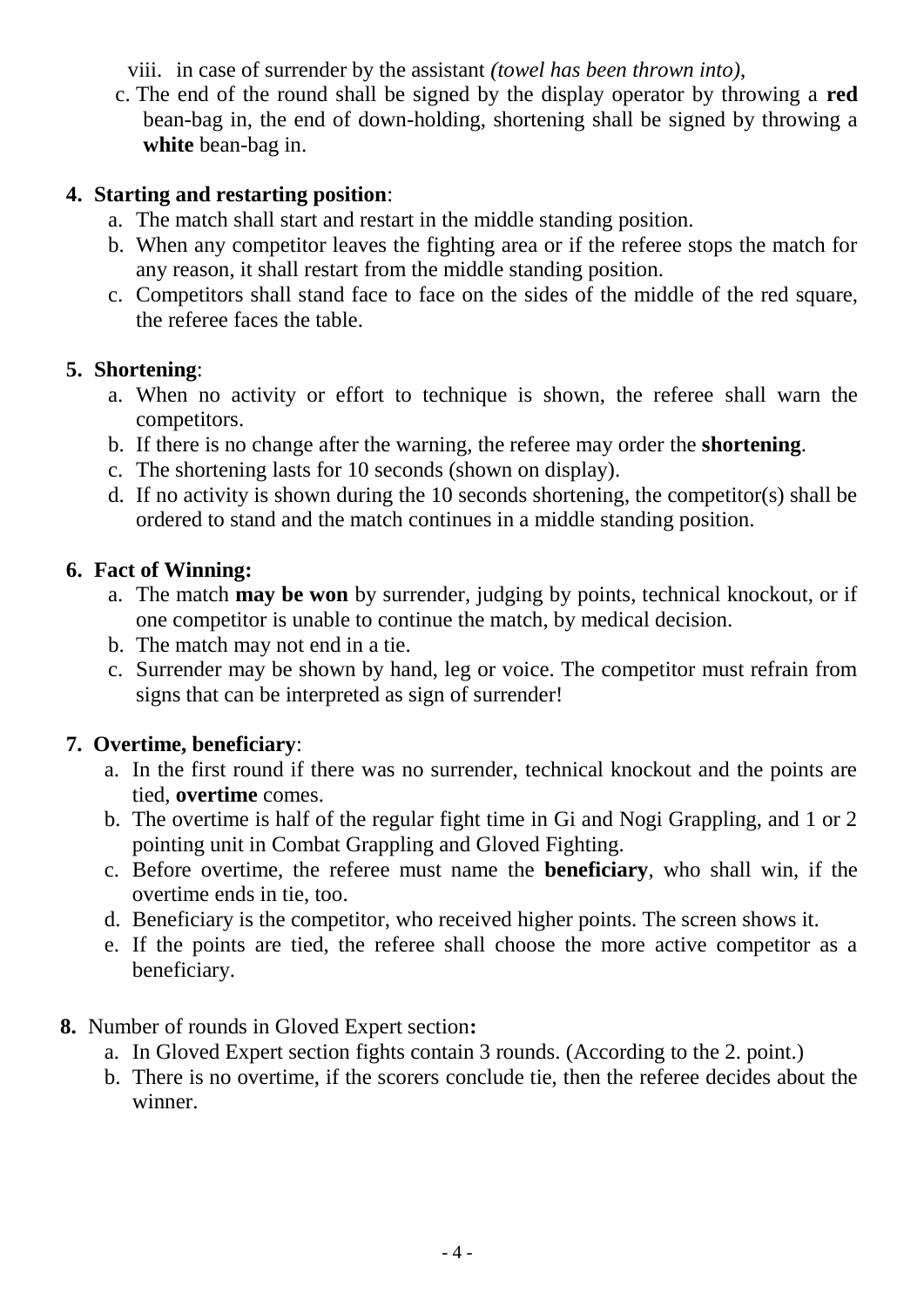# **C. Grappling Rules**

## **1. Grappling techniques** are categorised to the following goups:

- a. Grabs, outflanking,
- b. Takedowns (throws, pull downs, foot sweeps, foot grabs, etc.)
- c. Groundfight: positions, down-holding, submission techniques (chokes, locks),
- d. Techniques executed in stand-fights and submission techniques.

## 2. **Permission of grappling techniques, groundfight**:

- a. In Gi Grappling, NoGi Grappling, Combat Grappling events all of them are allowed and possible (these are bare-hand events).
- b. In case of Gloved Fighting only allowed in the A and B sections, and possible but limited in gloves. This is represented by the name of the event, the word of "Grappling" is not included in it.
- c. Duration: In Combat Grappling and Gloves Fighting events, in Juvenile1,2 age groups (Combat Light) groundfight time is limited to 10 sec (Juvenile1) and 20 sec (Juvenile2). In this case there is no down-holding and shortening due to time limit. In other events and age groups groundfight has no time limit.
- d. Down-holding time: up to Juvenile2 age group: 20 sec, from Cadet age group 40 sec.
- e. Gloved Expert categories:
	- i. From the grabbing techniques only **clinch** and grab of kicking leg are allowed, and just for one technique's time. (e.g. knee kick, foot sweep)
	- ii. From takedows only the foot sweep is allowed.
	- iii. Other grappling tehcniques are not allowed.
	- iv. The following rules of this chapter are not used in Gloved Fight Expert category.

|  | <b>3. Age group restrictions:</b> Grappling techniques are gradually being introduced. Most |  |  |  |  |
|--|---------------------------------------------------------------------------------------------|--|--|--|--|
|  | restrictions are in the Manó (Tiny) age group.                                              |  |  |  |  |

| Age groups             | Takedown<br>Position<br>Downholding | Armbar<br>Armlock | Choking<br>Triangle<br>Folding | Guillotine choke<br>Leglock,<br>Pulling the head<br>in triangle | Kidney squeeze<br>Jumping<br>(flying)<br>techniques |
|------------------------|-------------------------------------|-------------------|--------------------------------|-----------------------------------------------------------------|-----------------------------------------------------|
| Manó (Tiny)            |                                     |                   |                                |                                                                 |                                                     |
| Gyermek 1 (Child1)     |                                     | $\sqrt{(!)}$      |                                |                                                                 |                                                     |
| Gyermek 2 (Child2)     |                                     |                   |                                |                                                                 |                                                     |
| Ifjúsági 1 (Juvenile1) |                                     |                   | √ (!)                          |                                                                 |                                                     |
| Ifjúsági 2 (Juvenile2) |                                     |                   |                                |                                                                 |                                                     |
| Kadet (Cadet)          |                                     |                   |                                |                                                                 |                                                     |
| Junior                 |                                     |                   |                                |                                                                 |                                                     |
| Felnőtt (Senior)       |                                     |                   |                                |                                                                 |                                                     |
| Veterán (Veteran)      |                                     |                   |                                |                                                                 |                                                     |

a. **Choking, Arm locks, Leg locks, Kidney pressing, Folding and Jumping Techniques** (e.g. flying armbar) are not allowed regardless age groups, in elder age groups every one of them is allowed, the techniqual opportunities are expanding therefore with the age.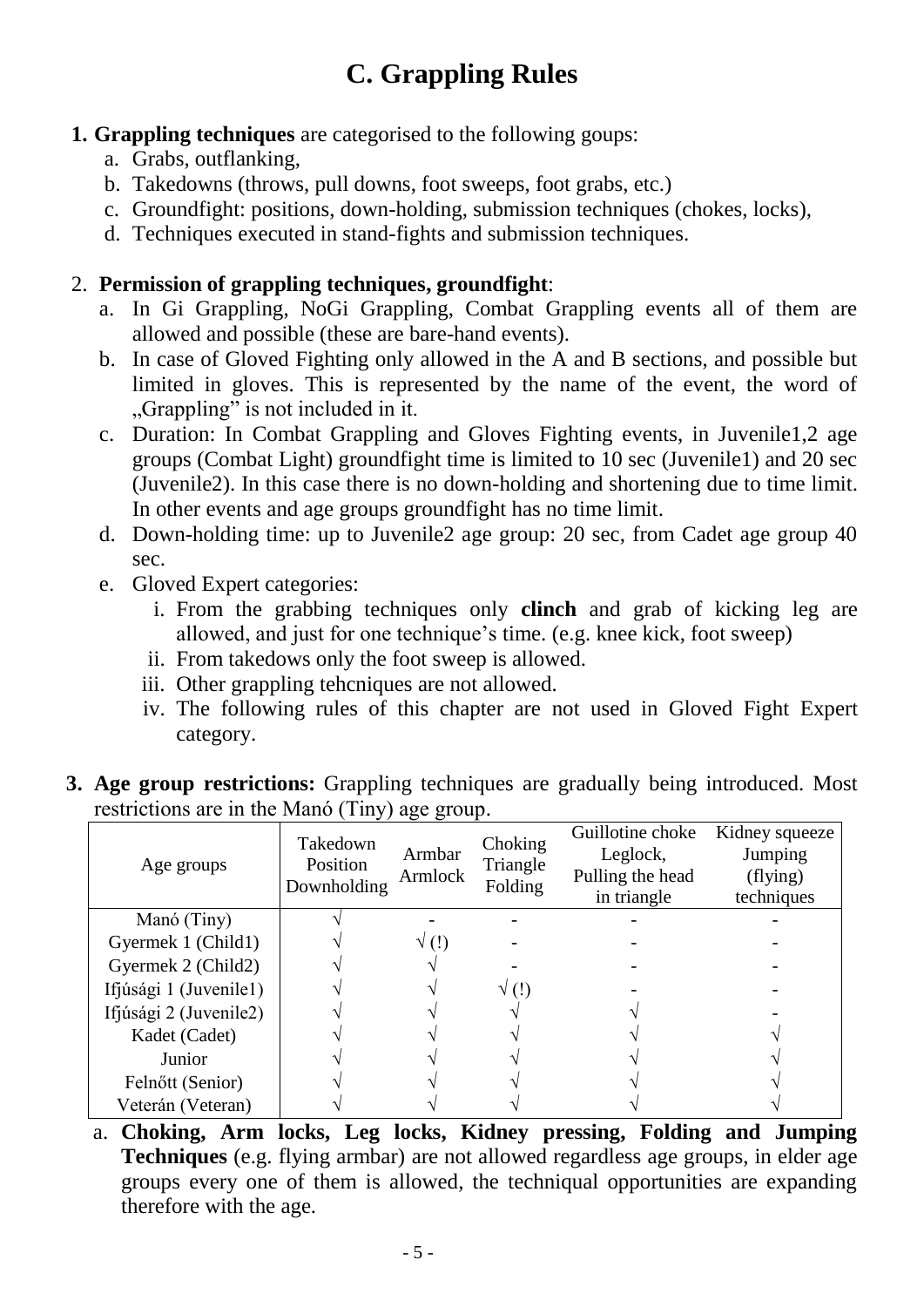- b. **Manó (Tiny)** age group none of the above techniques may be applied (Choking, Locks, Kidney squeeze, Folding and Jumping Techniques are not allowed).
- c. **Gyermek1 (Child1)** age group armbar is allowed, after 3 seconds, the referee shall stop the match, even lacking the tap, in Gyermek2 (Child2) age group only tapping will cause the end of the match.
- d. In Gyermek1,2 (Child1,2) age group **not allowed** Choking, Leg locks, Folding, Kidney squeeze, Jumping (flying) techniques.
- e. From **Ifjúsági1 (Juvenile1)** age group **choking is allowed**. Triangle on the neck is choking, thus only allowed from this age group.
- f. From **Ifjúsági1 (Juvenile1)** age group **folding is allowed**. Under Ijúsági1 (Juvenile1) folding is not allowed. This also means that in Manó (Tiny), Gyermek1,2 (Child1,2) age group in standing position, upper grip may be followed only pulling, no pushing the opponent.
- g. In **Ifjúsági1 (Juvenile 1)** age group Leg locks, Kidney squeeze, jumping (flying) techniques, Guillotine choke, pulling the head in triangle are **not allowed**.
- h. From **Ifjúsági2 (Juvenile2)** age group **Leg locks are allowed**. Global Grappling allows only straight leg locks, no twisting. From this age group Guillotine choke and pulling the head in triangle are allowed too.
- i. In **Ifjúsági 2 (Juvenile 2)** age group Kidney squeeze, jumping (flying) techniques are **not allowed**.
- j. From **Cadet** age group Kidney squeeze and jumping (flying) techniques are allowed.

## **4. Further forbidden grappling techniques** in every age groups:

- a. Throwing the opponent to the ground after lifting her up, throwing the opponent to her neck or head *(slam)*.
- b. Grabbing, pressing the throat, groin.
- c. Grabbing the skin, biting, stinging, scratching, pull the opponent's hair.
- d. Stretching, twisting the fingers or toes, small joint manipulation.
- e. Wrist lock.
- f. Opening the knee or elbow joint.
- g. Stretching the spine *(e.g. pushing the head to the chest, can-opener, stretching the spine back etc.).*
- h. Sudden pull of the choking or stretching *(time must be given to TAP).*
- i. Put the hand, the fingers into the opponents face *(eye, nose, mouth)*, covering the opponent's mouth or nose, tearing the ear.
- j. Bolting and pressuring the knee outside, any leg locks, where the knee is breaking or bolding *(heel hook, toe hold).*
- k. In straight leg leg-crossing or sliding to the inside is strictly forbidden!
- l. Twisted leg locks, groveling. After a full turn shall be counted as groveling.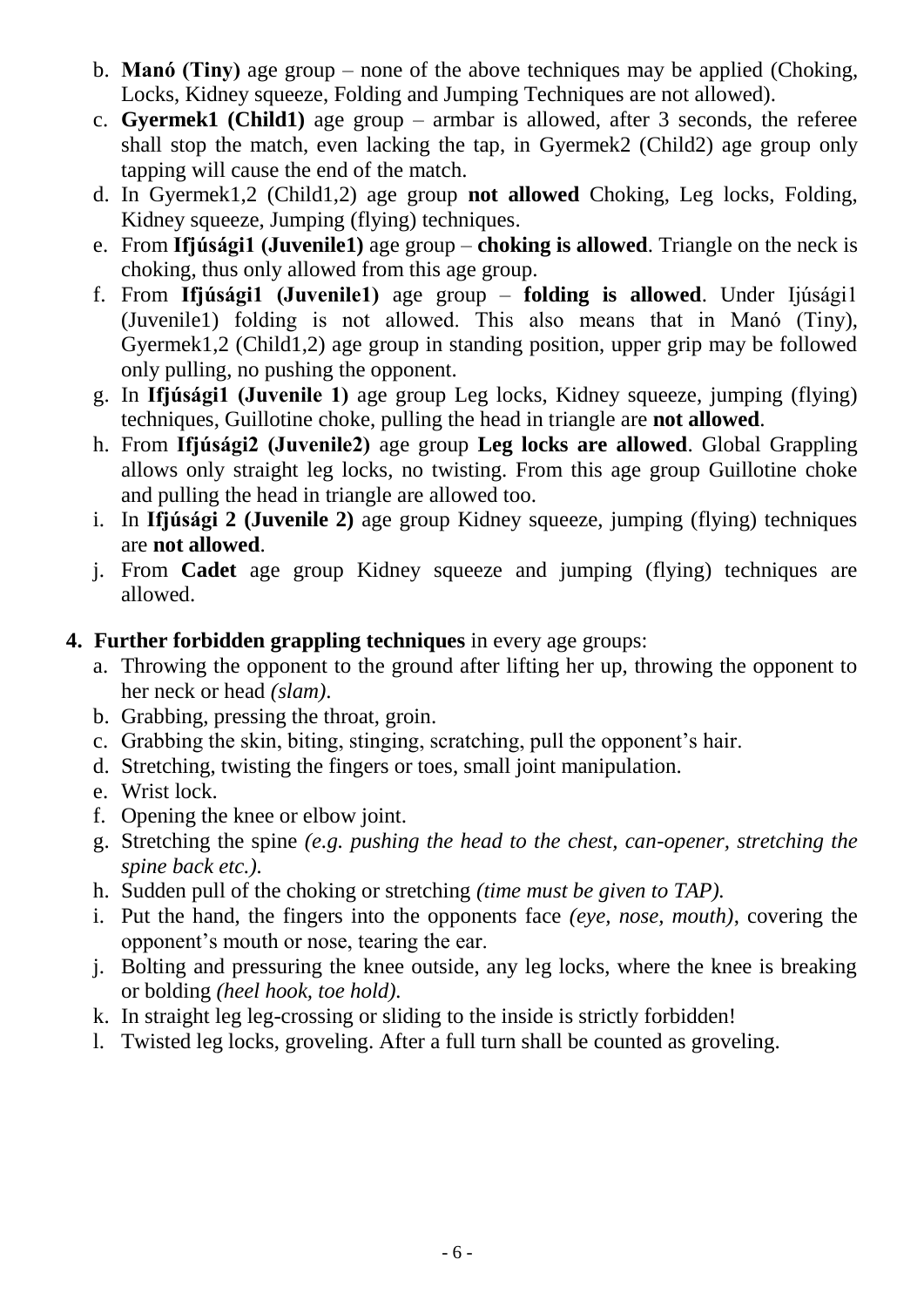# **D. Punching and Kicking Rules**

- **1.** Events:
	- a. In **Gi, NoGi** (Cage) Grappling events **is forbidden** to apply punches and kicks**.**
	- b. In **Combat Grappling** and **Gloved Fighting** events punches and kicks are allowed.
	- c. The Combat Grappling and Gloved Fighting events are organised between the Juvenile1 and Senior3 age groups:
		- i. in Junior and Adult age group: separate Leage A (Advanced) and League B (Beginners) sections,
		- ii. in other age groups: without sections.
	- d. The Gloved Expert categories are organised in Junior and Adult age groups.
- **2.** The **power** of punching and kicking:
	- a. Global Grappling terminology for the power of punching and kicking:
		- i. Forbidden
		- ii. No contact (valid, but no touch)
		- iii. Touch contact (touching is applied)
		- iv. Semi-contact (half power)
		- v. Full-contact (full power)
	- b. The power of punching and kicking in different age groups:
		- i. Juvenile1,2: Semi-contact (protected age groups)
		- ii. Cadet –Veteran3: Full-contact.
- **3.** Punches and kicks must be **controlled**:
	- a. In case of the performer controlled techniques means *control and focus* during the fight rather than the power. From Juvenile2 age group category full power kicks and hits could be performed. The not controlled kicks and hits are banned in every age group.
	- b. In case of the opponent this means, that he **could not turn his back** on to his opponent, the referee judges the turn strictly and warns the opponent.

#### **4.** Allowed and prohibited **attack surfaces**:

- a. Hand, arm:
	- i. Strikes are allowed with front part *(seiken)* and the back *(uraken)* of the fist.
	- ii. Hammer strike only allowed in League A on the ground for body.
	- iii. Forearm, elbow and palm strikes are prohibited!
- b. Leg:
	- i. Sole and the protected parts *(foot, shin)* are allowed.
	- ii. Heel and knee just allowed to body strike.
- c. Head: head-butts are prohibited!
- **5.** Allowed and prohibited **target areas**:
	- a. The spine, knee, flank are cannot be attacked, nor the neck, temple, nape, skull.
	- b. On the head the allowed are is from the ears to the forehead and chin.
	- c. The upper arm, shoulder, thigh, shin can be attacked.
	- d. The torso (body from the neck to the belt line) side to the midline can be attacked.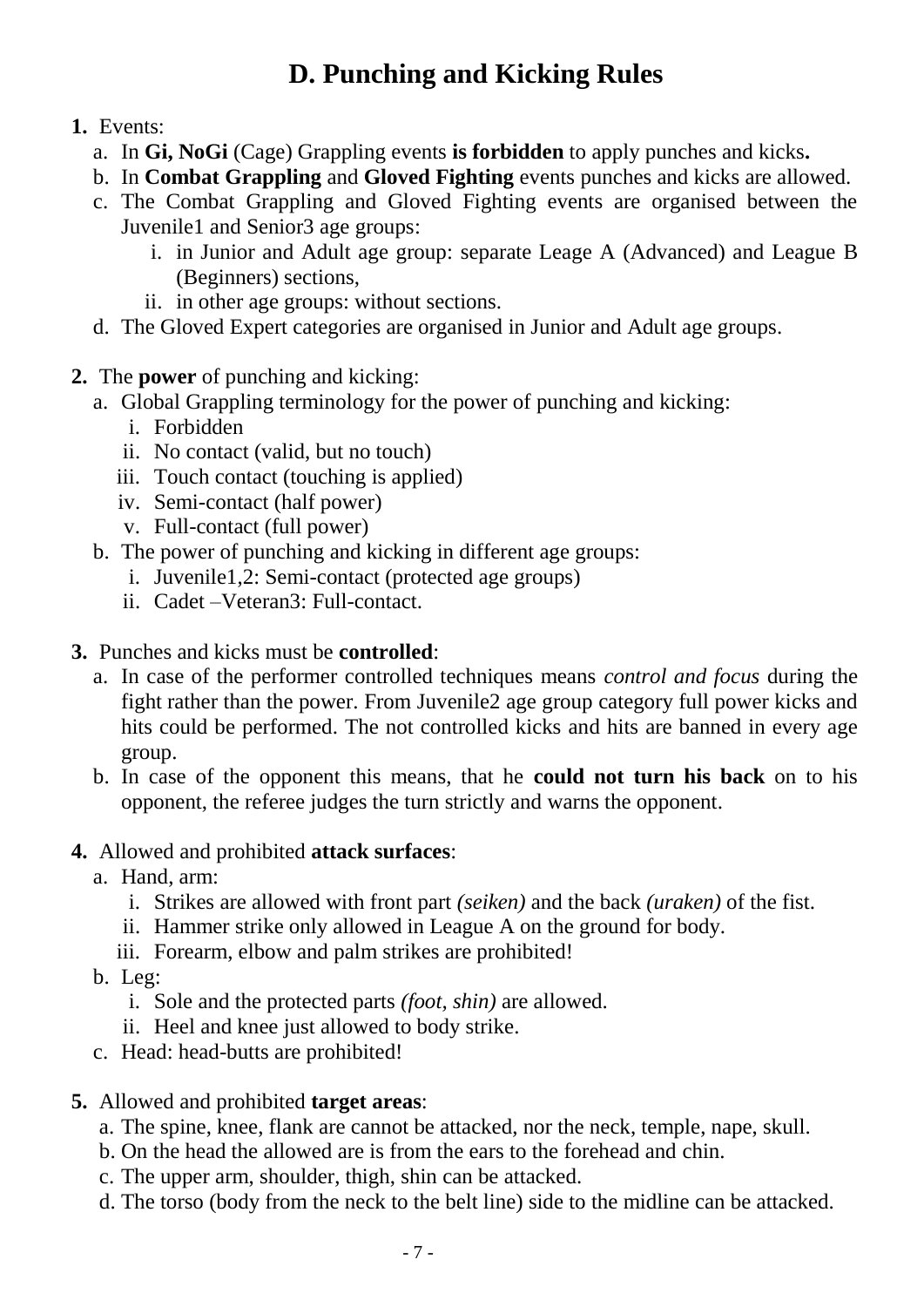- **6.** Allowed and prohibited **punches**:
	- a. The straight punch, hook punch, up-punch are allowed to body and with gloves to head.
	- b. The elbow punch is prohibited. The hammer punch is prohibited except in League A (Advanced), where the hammer punch is allowed on the ground to the torso.
	- c. The turning punch is forbidden!
	- d. **The head cannot be striked in the Combat Grappling**, in Glove Fighting it can be striked with gloves on the allowed surface.
- **7.** Allowed and prohibited **kicks**:
	- a. Kicks are only allowed until the competitors are standing. *(Except in League A, where knee kick to the torso is allowed on the ground)*.
	- b. Allowed kicks to torso: straight, curved, knee, turning.
	- c. Head-kick only allowed the curved kick, and only with the protected part of the leg *(foot, shin)*, or the sole.
	- d. It is forbidden to kick the head with straight, knee, turning kick or which attack it with a not soft surface.
	- e. Axe-kick is forbidden!
- **8.** Punching and Kicking Techniques **forbidden in the Beginner** section and in the age groups, that are not divided into sections: (allowed only in Junior and Adult age groups A (Advanced) League)
	- a. Hammer strike,
	- b. Turning kick on torso also,
	- c. Knee-kick on ground.

#### 9. **Restrictions in Juvenile1,2 age groups**:

- a. Half power techniques (Semi contact).
- b. Knee kicks are prohibited (also standing).
- c. Additional protectors: in Combat Grappling event using the seiken guard hand protector is necessary, in Gloved Fighting event using the head protector is necessary.
- d. In Juvenile1 age group no punch and kick on the ground and while catching, grabbing!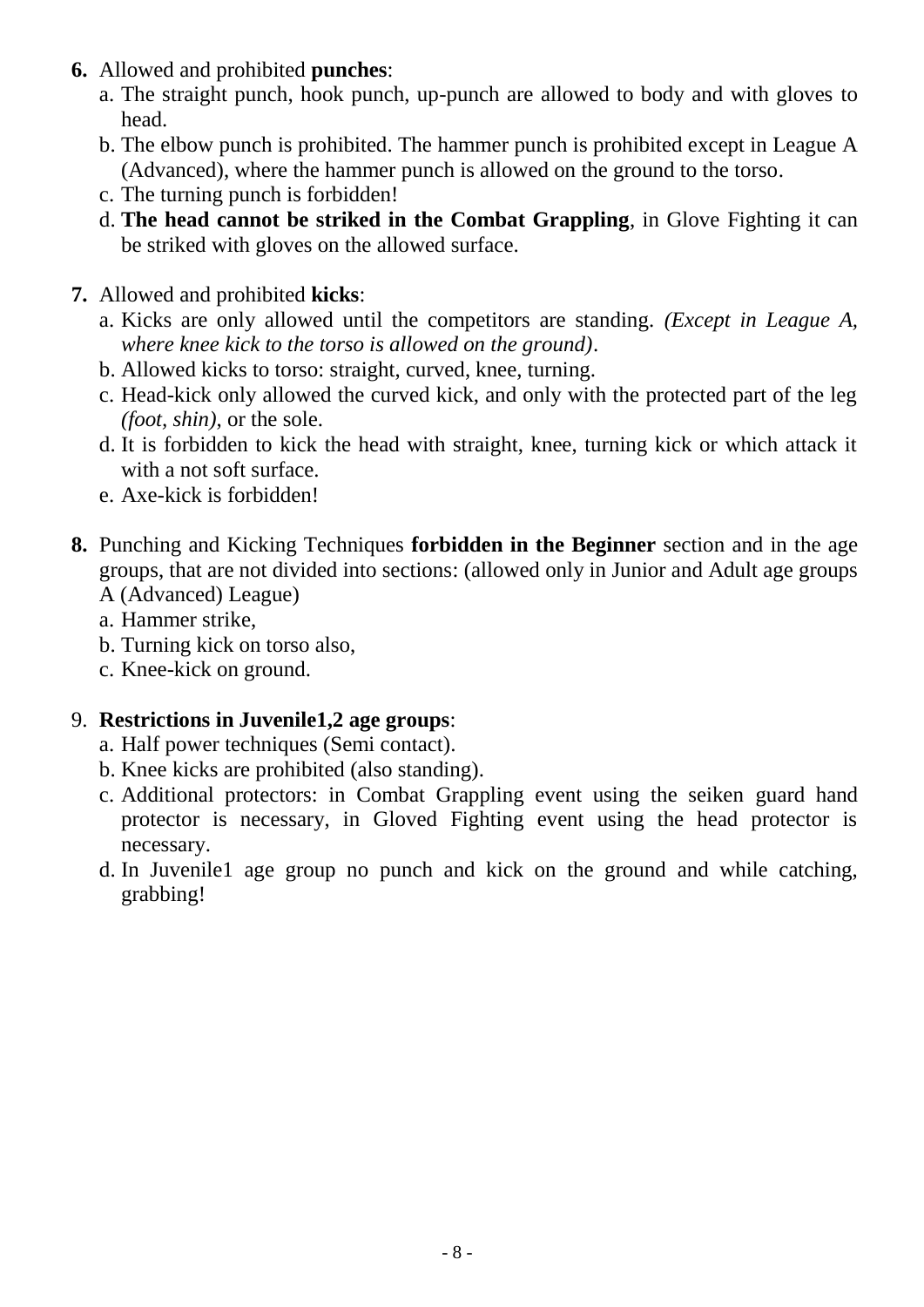# **E. Scoring Rules**

- **1.** Scoring the Gloved Expert categories are different from the general rule, there are two scoring judges in the 10-9 scoring and the referee will declare on this basis the winner. Scoring takes place after the match, the display not shows the points, only the remaining time. The rest of this chapter does not apply to Gloves Expert categories.
- **2.** During the competition the competitors can get scores. The scores are given by the referee / scorer judge with the sign of its hand of the actual competitor (red or white) and with the indication of the score by the fingers. The display shows the scores of the competitors' one by one.
- **3.** Scores can be given in three cases:
	- a. **Action scores**: 1-4 scores can be given for:
		- i. throws, takedowns,
		- ii. getting the full control position,
		- iii. holding the control position (down-holding),
		- iv. punching and kicking in whereas allowed.
	- b. As a **reaction score** 1 score can be given.
	- c. **Penalty score** can be given if our opponent gets a penalty. According to the seriousness and repetition of the penalty it could be 1-2 scores.
- **4.** Action scores can be given for **takedowns**, only when the executing (launching) competitor does not gets into a [disadvantageous](http://szotar.sztaki.hu/search?searchWord=disadvantageous&fromlang=eng&tolang=hun&outLanguage=hun) situation. The scoring of the takedown has to be separated from the scoring of the next technique.
	- a. There is an executor (launching competitor), and he/she does not gets into a [disadvantageous](http://szotar.sztaki.hu/search?searchWord=disadvantageous&fromlang=eng&tolang=hun&outLanguage=hun) situation.
	- b. 3 or 4 scores technique, clear, or high cambered throw, both legs of the opponent have get into the air and falls on the back.
	- c. 2 score technique, takedown with recognizable throw technique.
	- d. 1 score technique: every other (even if it is partial) takedowns, the requirements of section a. must apply.
- **5.** Action scores can be given for **getting the control position**:
	- a. The referee gives the score after 3 seconds, so the position is not temporary, the opponent cannot get out of it immediately.
	- b. Given scores:
		- i. Side position: 2 scores,
		- ii. Mount position: 3 scores,
		- iii. Back mount position: 4 scores,
	- c. During getting the control position it is not necessary for the opponent to be on the ground, for example: 4 scored control position can be if the opponent is in spreadeagle position or sits in the other's lap. If the opponent reaches for the lap (back control) his/her heels must be between both of the opponent's thights.